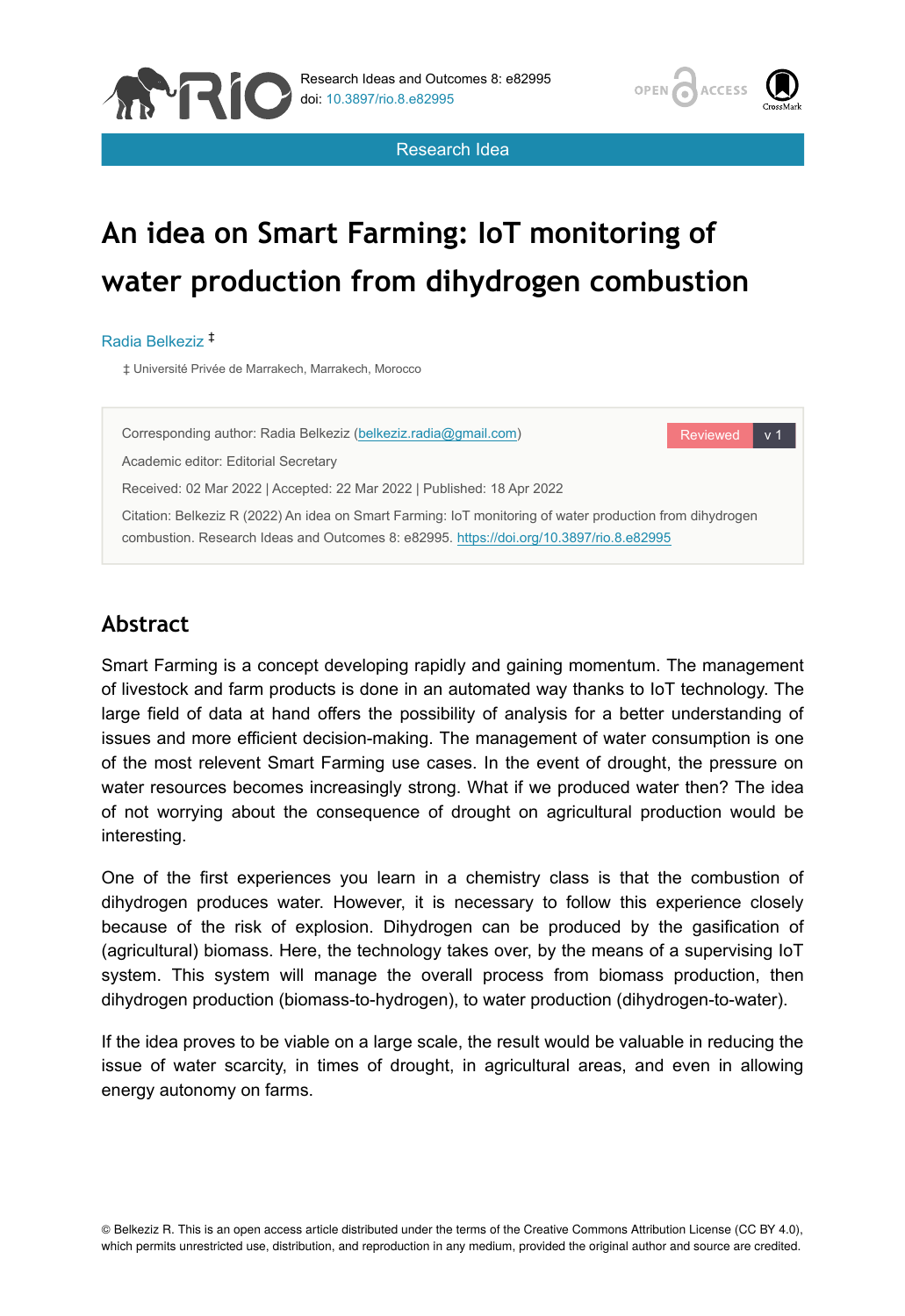## **Keywords**

Smart Farming, IoT, Water production, dihydrogen combustion, Water Management

## **Overview and background**

Smart Farming systems contribute to the prevention of diseases ([Ahmed et al. 2020,](#page-2-0) [Genaev et al. 2021\)](#page-2-1), to the geolocation of areas to be treated [\(Raja et al. 2020](#page-3-0), [Lottes et](#page-3-1) [al. 2017](#page-3-1)), to the development of new agronomic practices, or even to the positioning and management of watering ([Castañeda-Miranda and Castaño-Meneses 2020](#page-2-2), [Cordeiro et al.](#page-2-3) [2022](#page-2-3), [Nawandar and Satpute 2019](#page-3-2)). The latter is a case of the water resource management process, which is increasingly subject to research since water is becoming a rare commodity [\(Pisani 2009](#page-3-3)). However, water resource management only makes it possible to guide water consumption better and does not respond to the problem of water scarcity . So, the idea of producing water came. The concept of Smart Farming then takes another turn. Smart not only emphasizes the intelligence offered by technology in the management of the resources but also in the use of existing natural resources. Biomass represents an exploitation opportunity that could be used in water production by extracting dihydrogen. The latter by its combustion (in the air), produces water. This process constitutes a supply chain that could be managed with technology, particularly IoT.

Back to the combustion of hydrogen. It is one of the first experiments learned in chemistry class and achieved according to this equation:  $2H_2 + O_2 \rightarrow 2H_2O$ 

This equation means that the combustion of two volumes of dihydrogen (fuel) by one volume of dioxygen (oxidant) produces two volumes of water (product). An explosion is a risk that could happen when the equation equilibrium is not satisfied. To avoid this, an IoT system can be built to manage the overall process of water production including:

- Biomass management [\(Mahajan and Naik 2019,](#page-3-4) [Banerjee et al. 2021](#page-2-4)
- Supervision of hydrogen production (Biomass-to-hydrogen); [Lepage et al. 2021](#page-3-5)
- Hydrogen management ([Ziogou et al. 2017](#page-3-6) [Yu et al. 2019,](#page-3-7) [Mohd Aman et al. 2021](#page-3-8))
- Supervision of water production ([L.Drell and Belles 1958](#page-2-5)
- Irrigation management ([Ramachandran et al. 2022](#page-3-9), [Kamaruddin et al. 2019,](#page-2-6) [Mohammed et al. 2021](#page-3-10)

# **Objectives**

The objectives of this idea targeted first to find a solution for irrigation in agriculture in times of drought. Second, including the water production process into Smart Farming management by developing a dedicated IoT solution is intriguing.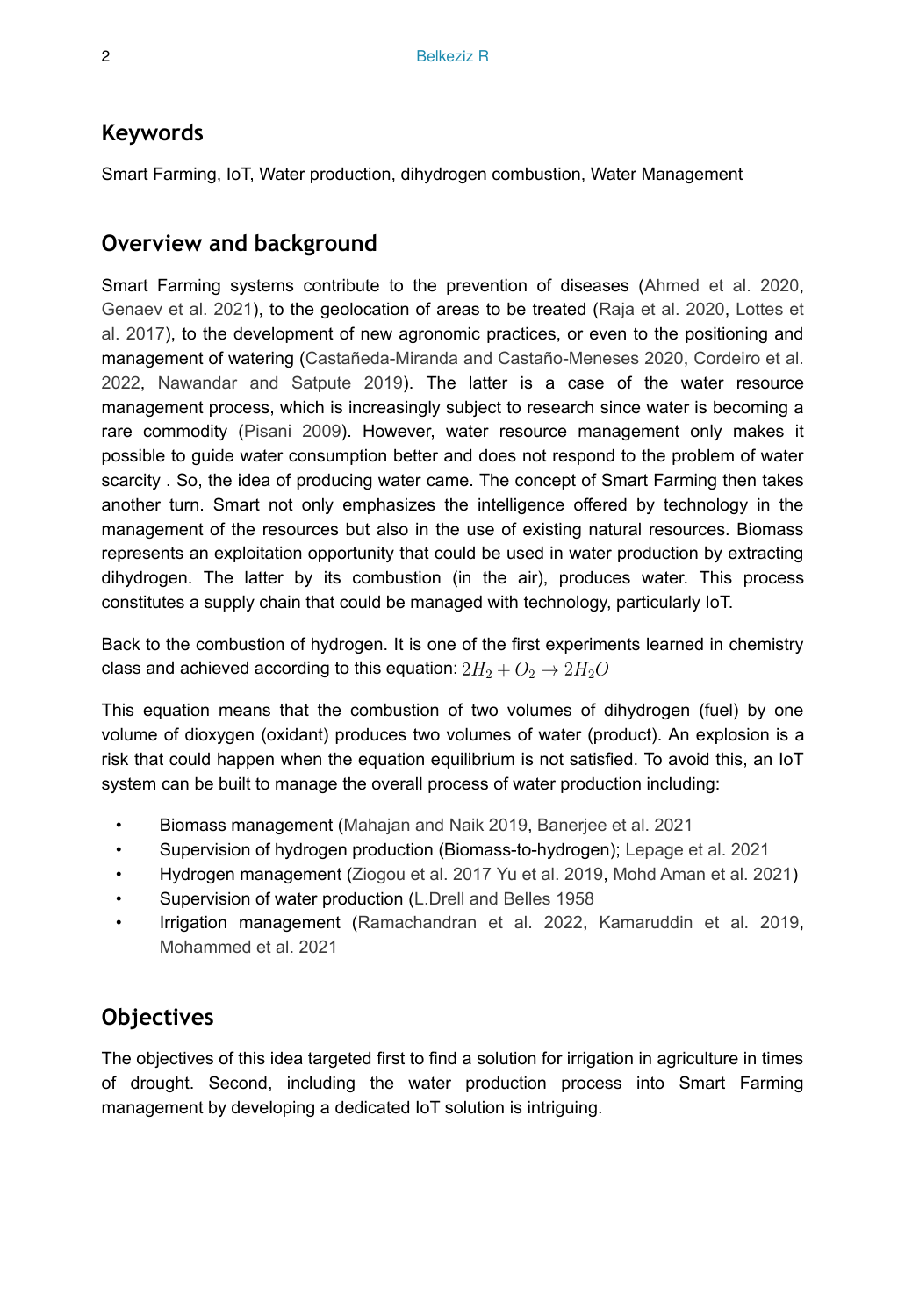#### **Impact**

If the idea proves useful, the issue of lacking water, in times of drought, in agricultural areas will be reduced. And the concept of an energy-sufficient farm would be subject to research.

## **Implementation**

It is suggested here to set up an experiment around the production of water by combustion of dihydrogen in a closed environment such as a greenhouse where conditions for vapor condensation must be provided. It could create a small ecosystem in which the water cycle could be retraced (evaporation: water vapor by combustion of dihydrogen; condensation, then precipitation). Moreover, it is interesting to reproduce the experiment in an open environment (in the open air on a plot of land). Biomass hydrogen extraction techniques are increasingly used and provide a wide field for research like analysis and experimentation on bioenergy-based power generation systems; hybrid configurations for biomass-based systems, or cost reduction for energy-based systems. As a matter of fact, dihydrogene combustion is an exothermic reaction. The heat produced can be exploited in the extraction of dihydrogen from biomass.

# **References**

- <span id="page-2-0"></span>• Ahmed BKI, Prakash A, Husna MS, Prakash A, et al. (2020) A Review on Smart Farming with Zinc-Fortified Sprouts. 2020 Fourth World Conference on Smart Trends in Systems, Security and Sustainability (WorldS4) [https://doi.org/10.1109/worlds](https://doi.org/10.1109/worlds450073.2020.9210417) [450073.2020.9210417](https://doi.org/10.1109/worlds450073.2020.9210417)
- <span id="page-2-4"></span>• Banerjee BP, Spangenberg G, Kant S (2021) CBM: An IoT Enabled LiDAR Sensor for In-Field Crop Height and Biomass Measurements. Biosensors 12 (1). [https://doi.org/](https://doi.org/10.3390/bios12010016) [10.3390/bios12010016](https://doi.org/10.3390/bios12010016)
- <span id="page-2-2"></span>• Castañeda-Miranda A, Castaño-Meneses V (2020) Internet of things for smart farming and frost intelligent control in greenhouses. Computers and Electronics in Agriculture 176<https://doi.org/10.1016/j.compag.2020.105614>
- <span id="page-2-3"></span>• Cordeiro M, Markert C, Araújo S, Campos NS, Gondim R, da Silva TC, da Rocha A (2022) Towards Smart Farming: Fog-enabled intelligent irrigation system using deep neural networks. Future Generation Computer Systems 129: 115-124. [https://doi.org/](https://doi.org/10.1016/j.future.2021.11.013) [10.1016/j.future.2021.11.013](https://doi.org/10.1016/j.future.2021.11.013)
- <span id="page-2-1"></span>• Genaev M, Skolotneva E, Gultyaeva E, Orlova E, Bechtold N, Afonnikov D (2021) Image-Based Wheat Fungi Diseases Identification by Deep Learning. Plants 10 (8). <https://doi.org/10.3390/plants10081500>
- <span id="page-2-6"></span>• Kamaruddin F, Nik Abd Malik NN, Murad NA, Abdul Latiff NM, Yusof SKS, Hamzah SA (2019) IoT-based intelligent irrigation management and monitoring system using arduino. TELKOMNIKA (Telecommunication Computing Electronics and Control) 17 (5). <https://doi.org/10.12928/telkomnika.v17i5.12818>
- <span id="page-2-5"></span>• L.Drell I, Belles F (1958) Survey of Hydrogen Combustion Properties. NACA